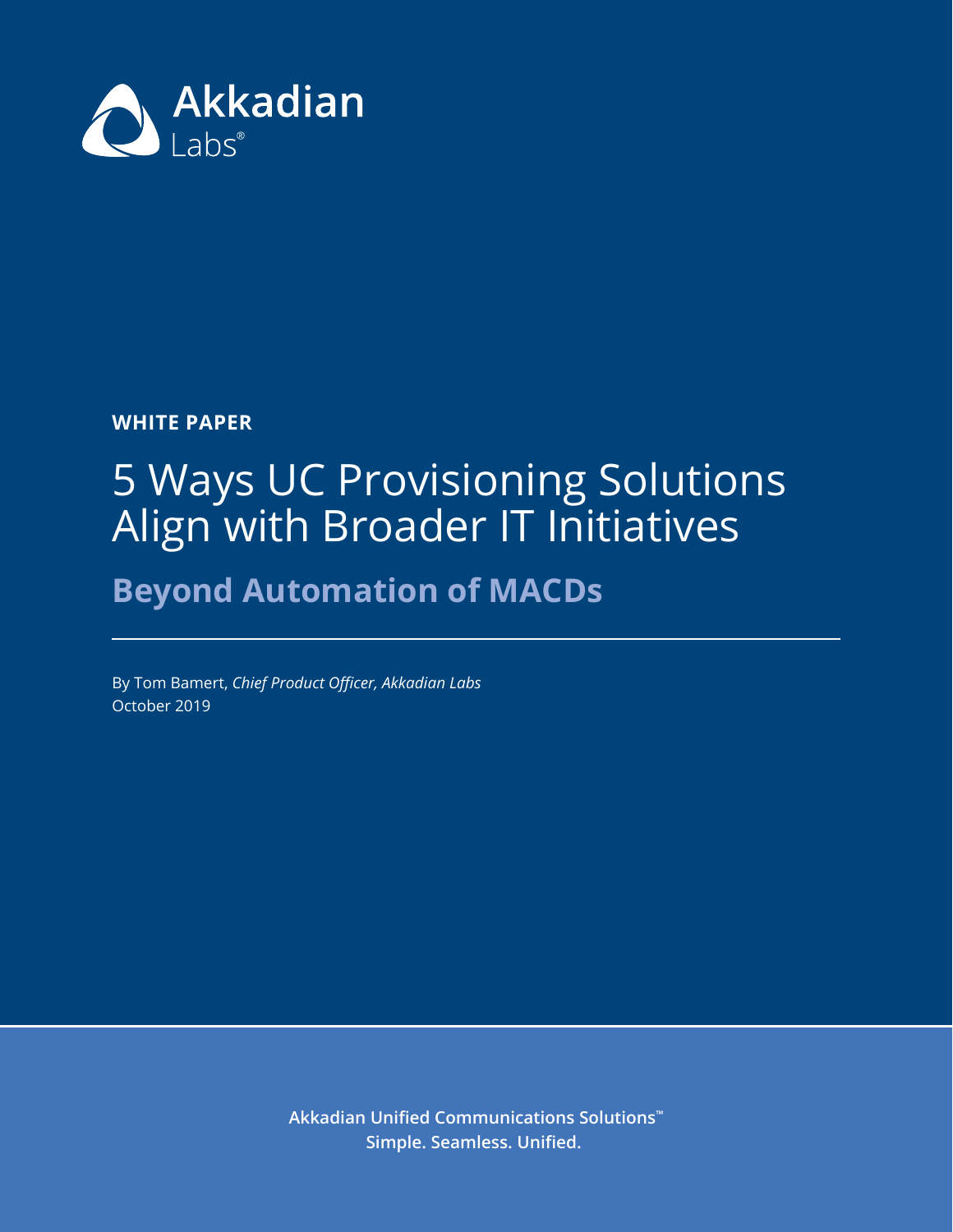

### EXECUTIVE SUMMARY

**Software solutions designed to streamline the provisioning** of unified communications user accounts are often thought of as providing narrow operational efficiencies. However, this white paper illustrates how UC automation not only eliminates complex, repetitive manual provisioning tasks, but also supports broader IT initiatives, such as:



Digital Transformation and Automation



Security and Risk Management



End-User Empowerment



Improved SLAs



Compliance

Thus, both the UC operations team and the VP/C-level IT executive will appreciate the benefits of a UC provisioning automation solution.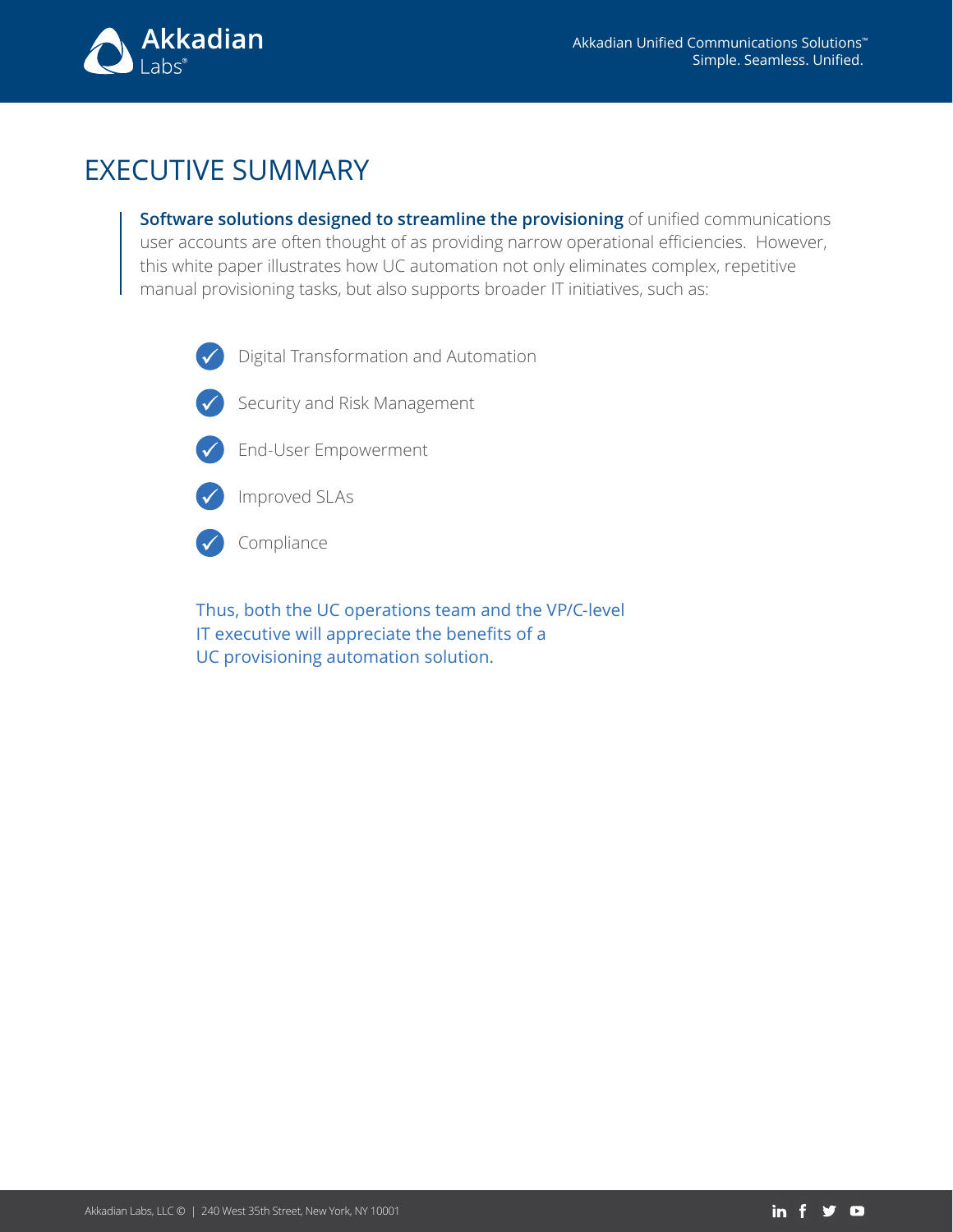

### HOW UC PROVISIONING AUTOMATION SOLUTIONS ALIGN WITH BROADER IT INITIATIVES

When voice/telephony/collaboration managers or unified communications (UC) engineers are building their business case to justify the ROI of adopting a solution to automate UC administration they often focus on the benefits to their specific job functions, i.e. streamlining repetitive UC tasks (such as moves, adds, changes and deletes).

It is also useful to keep in mind how a UC automation solution (such as **[Akkadian Provisioning](https://www.akkadianlabs.com/products/akkadian-provisioning-manager/schedule-a-demo/)  [Manager](https://www.akkadianlabs.com/products/akkadian-provisioning-manager/schedule-a-demo/)**) is a cost-effective solution that supports more wide-ranging IT projects.

Senior level IT leaders (such as CIOs, Directors of IT, etc.) will appreciate how the turnkey features of most provisioning automation solutions align with broader IT initiatives, such as:

#### **Digital Transformation and Automation**

Manual provisioning across multiple UC applications and clusters is time-consuming and subject to errors. UC provisioning automation eliminates repetitive tasks, such as MACDs, and streamlines administration with job templates that provide a single pane of glass which can transform a 30-minute task into a 30 second task.

#### **Security and Risk Management**

Restricting access to your native UC applications with provisioning automation software helps minimize the possibility of service disruptions and outages. A role-based access feature enhances security by controlling who can run which jobs for which locations. This limits potential damage to your production systems.

#### **End-User Empowerment**

An out-of-the-box self-service portal for employees allows the end user to take care of administrative tasks (such as PIN resets and speed dials) on their own. This alleviates the ServiceDesk workload and allows UC engineers to focus on higher priority projects. It also enables limited IT resources to scale to serve a large organization.



#### **Improved SLAs**

A native integration with Active Directory enables end-to-end zero touch on-boarding and off-boarding. Integration with ITSM (ServiceNow, BMC Remedy, Salesforce), HR (PeopleSoft, Workday) and identity management software (SailPoint, OneLogin) will also increase productivity. These features allow you to commit to increased service level agreements through efficient use of IT resources.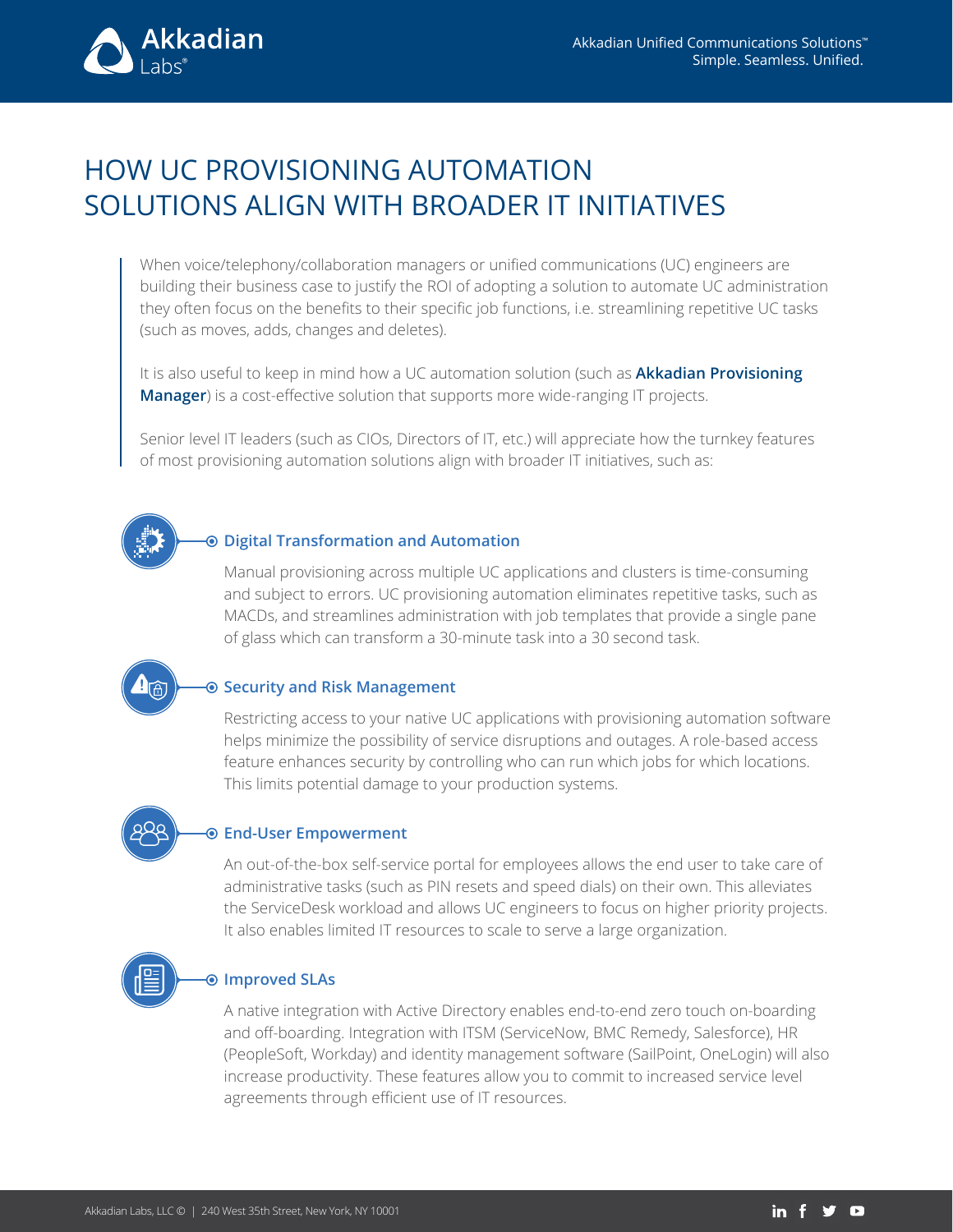



#### **Compliance**

Regardless of which regulatory environment is relevant to your business (HIPPA, PCI, NIST, etc.) you need to follow guidelines to make sure your data is safe. You should be able to easily run highly granular reports on configuration changes across multiple clusters. This level of enhanced visibility allows auditors to see who did what and when.

### Aligning Provisioning with Broader IT Initiatives



### **CONCLUSION**

As you can see, UC provisioning automation streamlines the operational challenges from overwhelming workloads, while at the same time supporting a diverse set of broader IT initiatives.